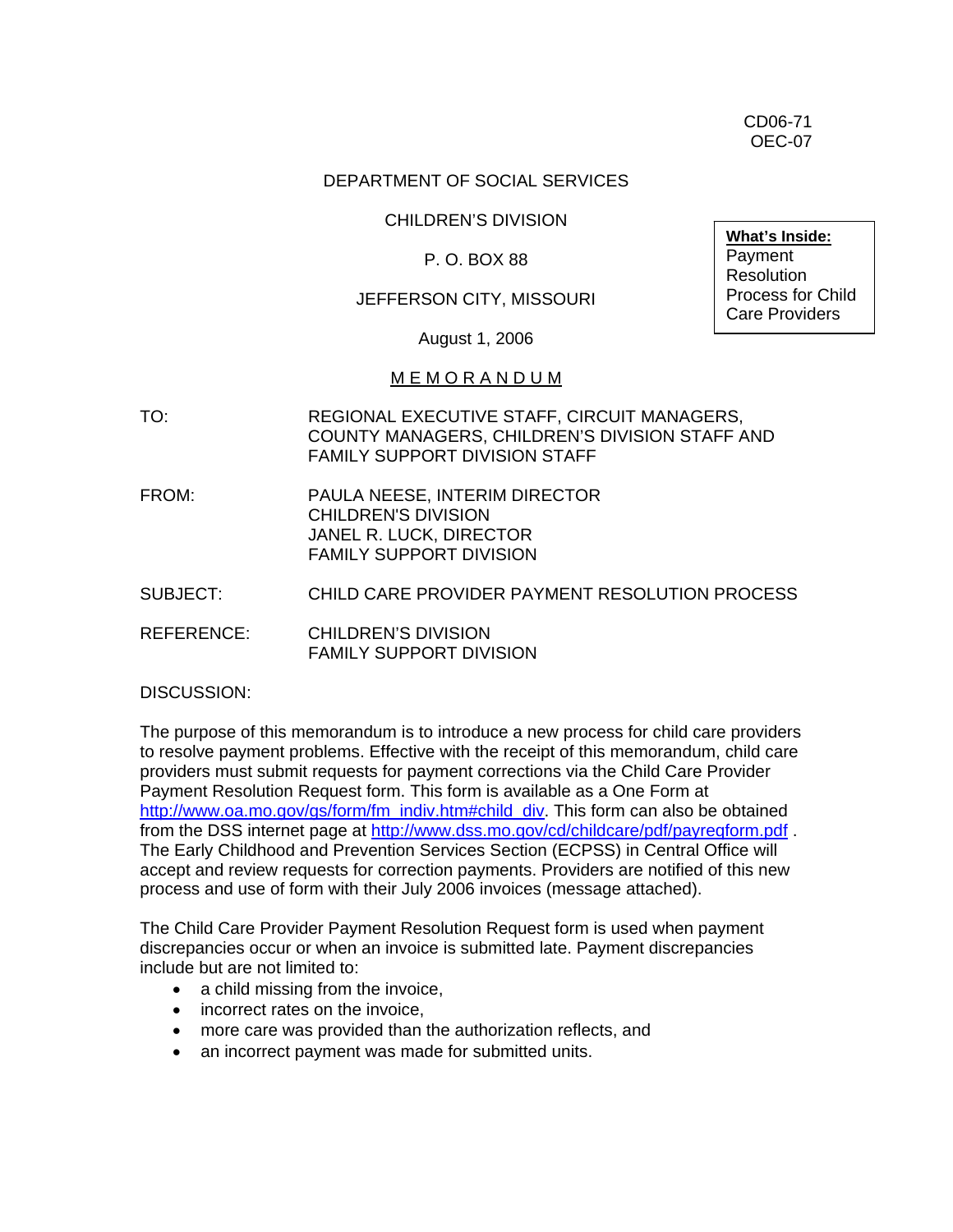Payment discrepancies must be submitted within 60 days of the end of the service month in question. Requests received after 60 days of the end of the service month in question are ineligible for review.

**In addition, an invoice is considered late when it is submitted 60 days past the service month or 60 days past the "return by" date found on paper invoices, whichever is later.** If invoices are submitted past these deadlines, providers must be referred to the Payment Resolution Process for payment to be considered. Providers must explain why the invoices are late on the form when it is submitted. This explanation is considered in the review process.

## CHILD CARE PROVIDER RESPONSIBILITIES

All child care providers are instructed to obtain the Child Care Provider Resolution Request form from the internet ([http://www.dss.mo.gov/cd/childcare/pdf/payreqform.pdf\)](http://www.dss.mo.gov/cd/childcare/pdf/payreqform.pdf), from ECPSS, or from their local Family Support or Children's Division office. Local FSD and CD offices are instructed to provide the form to child care providers upon request. Forms are available to field staff as a One Form at ([http://www.oa.mo.gov/gs/form/fm\\_indiv.htm#child\\_div](http://www.oa.mo.gov/gs/form/fm_indiv.htm#child_div)).

When payment resolution situations arise, providers must complete the form and include necessary explanations. Attendance sheets must also be submitted with the form for review. If the form is not complete or lacks attendance sheets, action cannot be taken and the provider is notified by ECPSS. Submission of the form does not guarantee payment to the provider. Each situation is individually reviewed for resolution.

## ECPSS AND LOCAL FSD/CD RESPONSIBILITIES

All completed resolution forms are submitted to ECPSS in Jefferson City for tracking and review. If the provider is located in a county that has already been implemented into the Child Care Provider Relations Unit (CCPRU), resolution is determined by CCPRU. If assistance from local FSD offices is needed when eligibility is in question, CCPRU staff will contact the appropriate field staff for eligibility information via email. A response to CCPRU from the field staff is requested within five working days. Once the issue is resolved, the CCPRU worker will issue any necessary payment and will notify the provider of the outcome.

If the provider is located in a county that has not yet been implemented into CCPRU, the form is still submitted to ECPSS in Jefferson City for tracking and review. Upon completion of initial review, ECPSS will contact appropriate field staff with direction on how to proceed. Field staff will facilitate the payment resolution, issue any necessary payment, and will notify the provider of the outcome. ECPSS must also be notified of the decision and outcome for tracking purposes. All requests must be resolved as quickly as possible; however, ECPSS requests final response within 30 days from receipt of the request in the local FSD/CD office.

Any questions regarding the payment resolution process should be forwarded through normal supervisory channels.